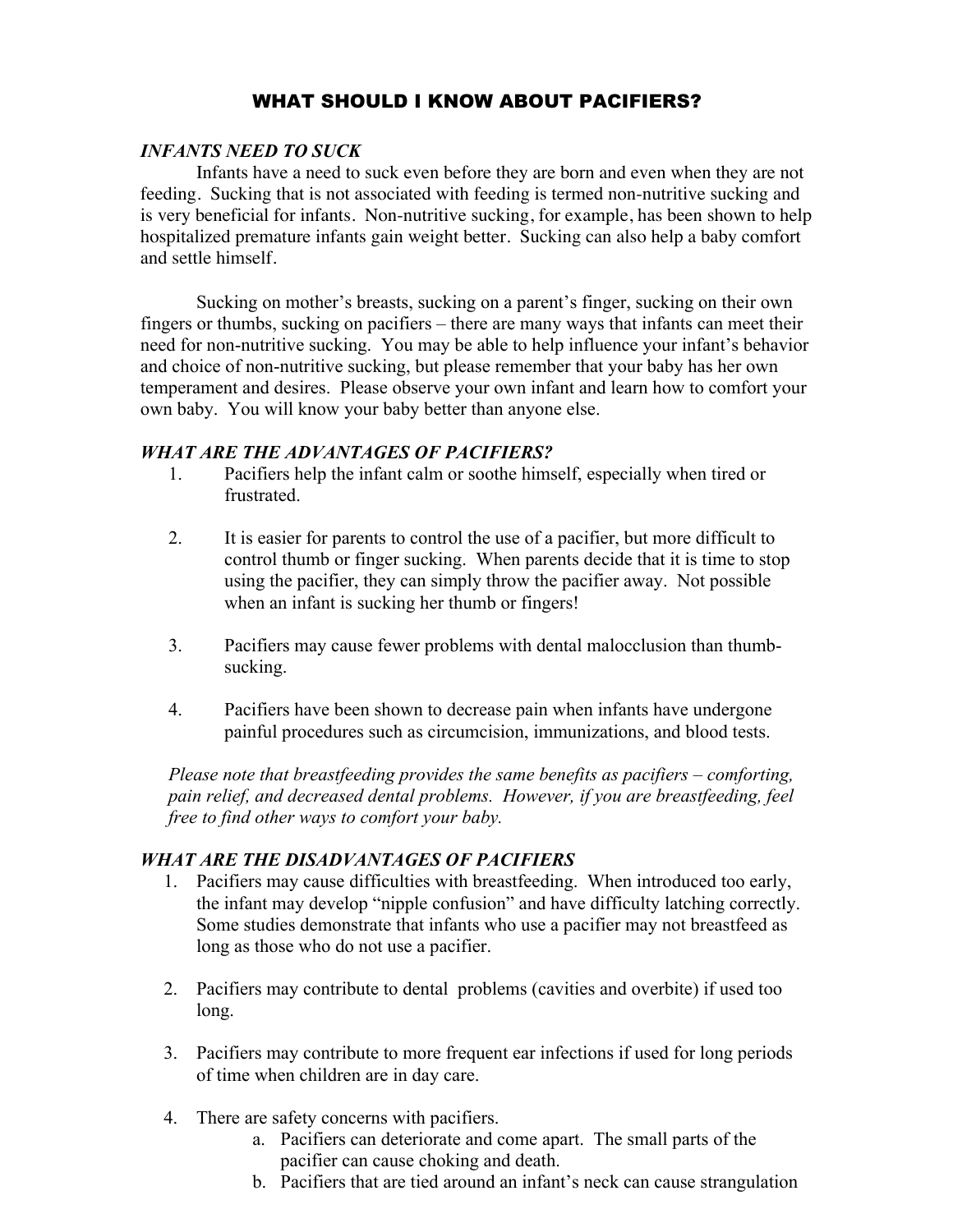*c.* Pacifiers can carry germs and contribute to infections.

### *IF I CHOOSE TO USE A PACIFIER, WHAT SHOULD I KNOW? When to use a pacifier*

- Never start using a pacifier before breastfeeding is fully established. This usually occurs by the time your infant is  $3 - 4$  weeks old.
- Never offer a pacifier as a substitute for a feeding.
- Try other ways of soothing your baby before using a pacifier. You may find that your baby is hungry, tired, needs a diaper changed, or wants to interact with you.

## *How to use a pacifier*

- Always sterilize the pacifier by boiling in hot water for 5 minutes before it is first used. Allow the pacifier to cool before giving it to your baby.
- Wash the pacifier frequently with hot, soapy water to decrease the growth of bacteria
- Do not "clean" the pacifier by sucking on it yourself. This may spread germs from you to your child.
- Check frequently for cracks in the pacifier and do not use if the pacifier has any evidence of deterioration.
- Do not place sugar, honey, or any other sweet substance on the pacifier as this can cause tooth decay. Honey can also cause botulism, a serious infection of infants.
- Do not tie a pacifier around your infant's neck since this can lead to strangulation.
- Do not make your own pacifier out of bottle nipples or other objects. These can be inhaled into your baby's airway and can cause choking or death.
- Do not allow your older toddler to use the pacifier for long periods of time.

# *HOW CAN I HELP MY CHILD STOP USING A PACIFIER?*

By the time your infant is one year old, begin limiting the time that you allow your toddler to use the pacifier. You may choose to allow your toddler to use the pacifier just before naps and bedtime.

*When you are ready to help your child stop using a pacifier, you can…*

- Provide your toddler with another way to comfort herself. A stuffy or "lovey" can help your child make the transitions between awake and sleep time or home and daycare.
- When your child is older, you may have a special celebration when the pacifier is no longer used.
	- o The pacifier may be taken by the "pacifier fairy" and replaced with a special stuffy
	- o The pacifiers may all be collected and taken to the toy store to be "given to the babies who need them" while another toy is found for the toddler.'